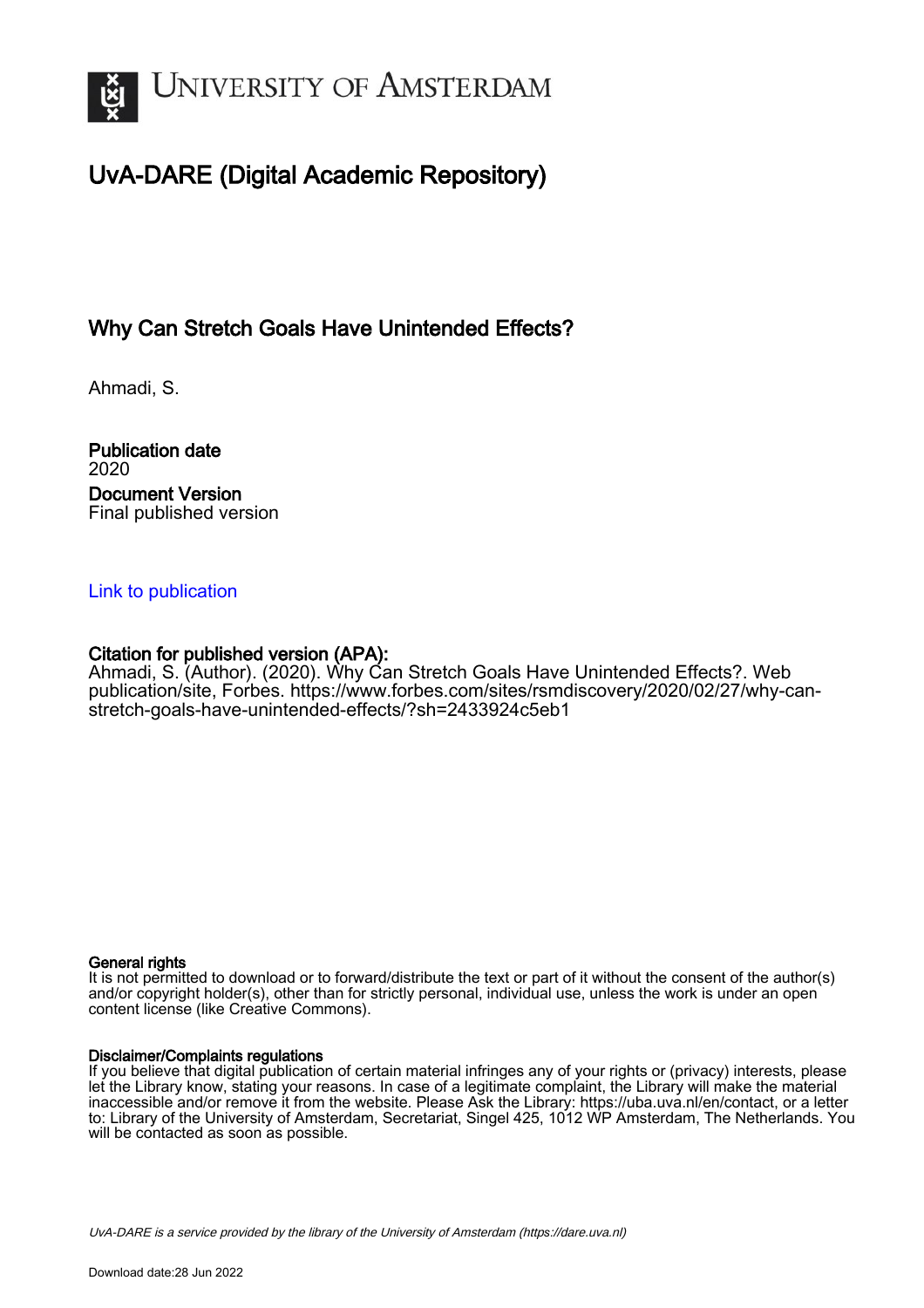Why Can Stretch Goals Have Unintended Effects?

Feb 27, 2020, 07:43am EST | 1,145 views

# **Why Can Stretch Goals Have Unintended Efects?**



[Leadership Strategy](https://www.forbes.com/leadership-strategy) [RSM Discovery](https://www.forbes.com/sites/rsmdiscovery/) Contributor [RSM Discovery](https://www.forbes.com/sites/rsmdiscovery/) Contributor Group

Written by Saeedeh Ahmadi, graduated at RSM and now Assistant Professor in Strategic Management at Amsterdam Business School, at the University of Amsterdam.

What business owner or executive hasn't dreamed of transforming an organisation by achieving seemingly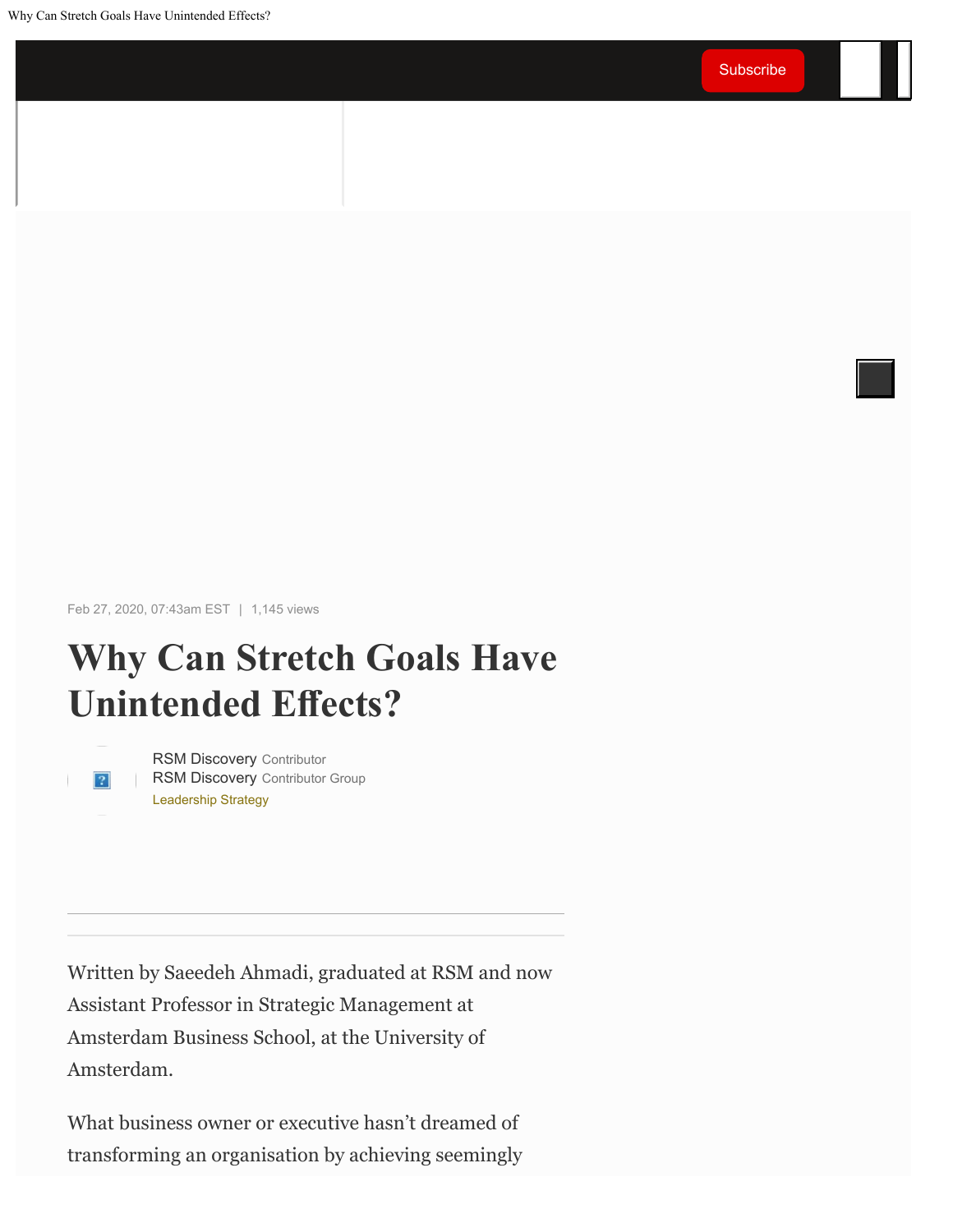impossible goals through the sheer force of will?

We're not talking about simply challenging goals. We're talking about goals that seem impossible given current practices, skills, and knowledge. In the business world, these are often referred to as stretch goals.

For my PhD research at RSM, together with my advisors Prof. Justin Jansen (RSM) and Dr JP Eggers (New York University) we studied the efect of stretch goals on innovative behaviour and performance of more than 10, 000 service employees of a tech Fortune 500 frm, using multiple sources of data from more than 100 service units.

## Positive effect on behaviour

What we found was that stretch goals encourage participation (whether an employee submitted an idea) and engagement (how many ideas they submitted). They foster exploratory behaviour which fuels innovation processes in organisations, mainly by encouraging prior non-contributors to participate. However, stretch goals are less efective in increasing the efort of those employees who have already been participating in idea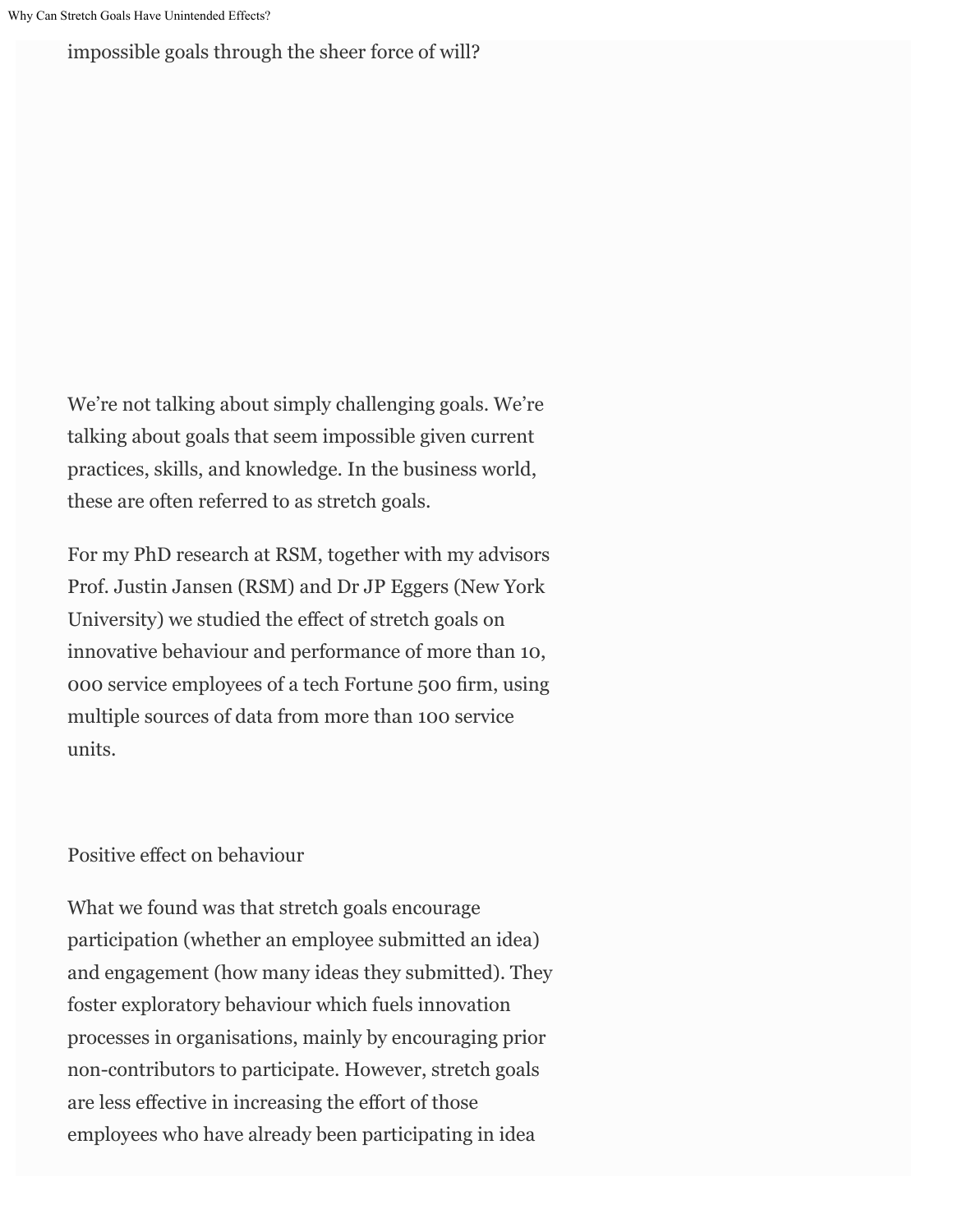generation. Therefore, stretch goals add the most value when a signifcant number of employees were not already participating in the relevant activity.

Efects on performance outcomes

Although stretch goals increase the volume of suggestions, the results of the research infer they don't necessarily increase the quality of those suggestions. Instead, our theory about the importance of quality discernment by the employee suggests that stretch goals only increase the submission of fruitful new ideas for employees with signifcant capabilities and knowledge.

MORE FOR YOU

**[5 Cognitive Biases Blocking Your Success](https://www.forbes.com/sites/carminegallo/2021/09/27/5-cognitive-biases-blocking-your-success/) [Preparing To Go Public: An Overview Of The IPO Process](https://www.forbes.com/sites/michaelperegrine/2021/09/15/preparing-to-go-public-an-overview-of-the-ipo-process/) [Immigrants Hope Regisry Saves Immigration Bill](https://www.forbes.com/sites/stuartanderson/2021/09/22/immigrants-hope-registry-saves-immigration-bill/)**

Efective for experienced employees

During the research, my interviews with managers and employees uncovered that the longer an employee had been in the organisation the better they seemed to realise positive outcomes from stretch goals.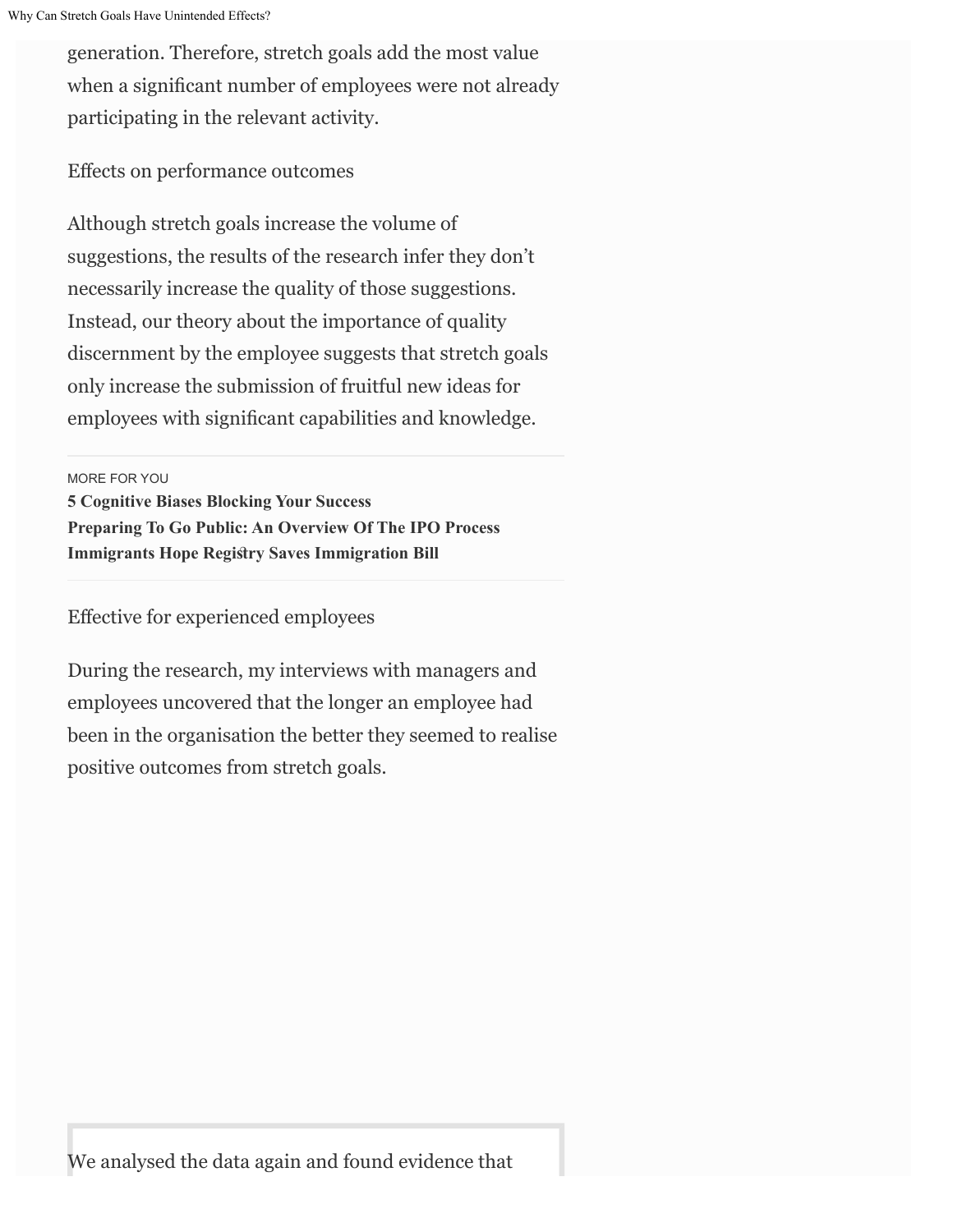stretch goals only increase the submission of fruitful new ideas from employees who had submitted ideas in the past, those with substantial organisational experience, and those with senior positions in the hierarchy, otherwise stretch goals can result in a major waste of time and budget on ideas with no commercial value. Which means stretch goals can risk generating a lot of new ideas that are simply 'shooting in the dark'.



Managerial implications

So, if you're launching stretch goals in sales, production, quality, or any other area, how can you be confdent that your grand aspirations will lead to positive attitudes and actions rather than negative ones? Stretch goals primarily work on the motivation to increase the contribution to new ideas. However, these goals do not seem to provide employees the ability to discern which ideas are worth submitting, and may even encourage employees to submit any ideas irrespective of quality. So, managers need to consider the costs of unproductive initiatives, taking measures to reduce them when setting stretch goals encouraging specifc activities. Related to this, we suggest that, if the task in question has a relatively high success